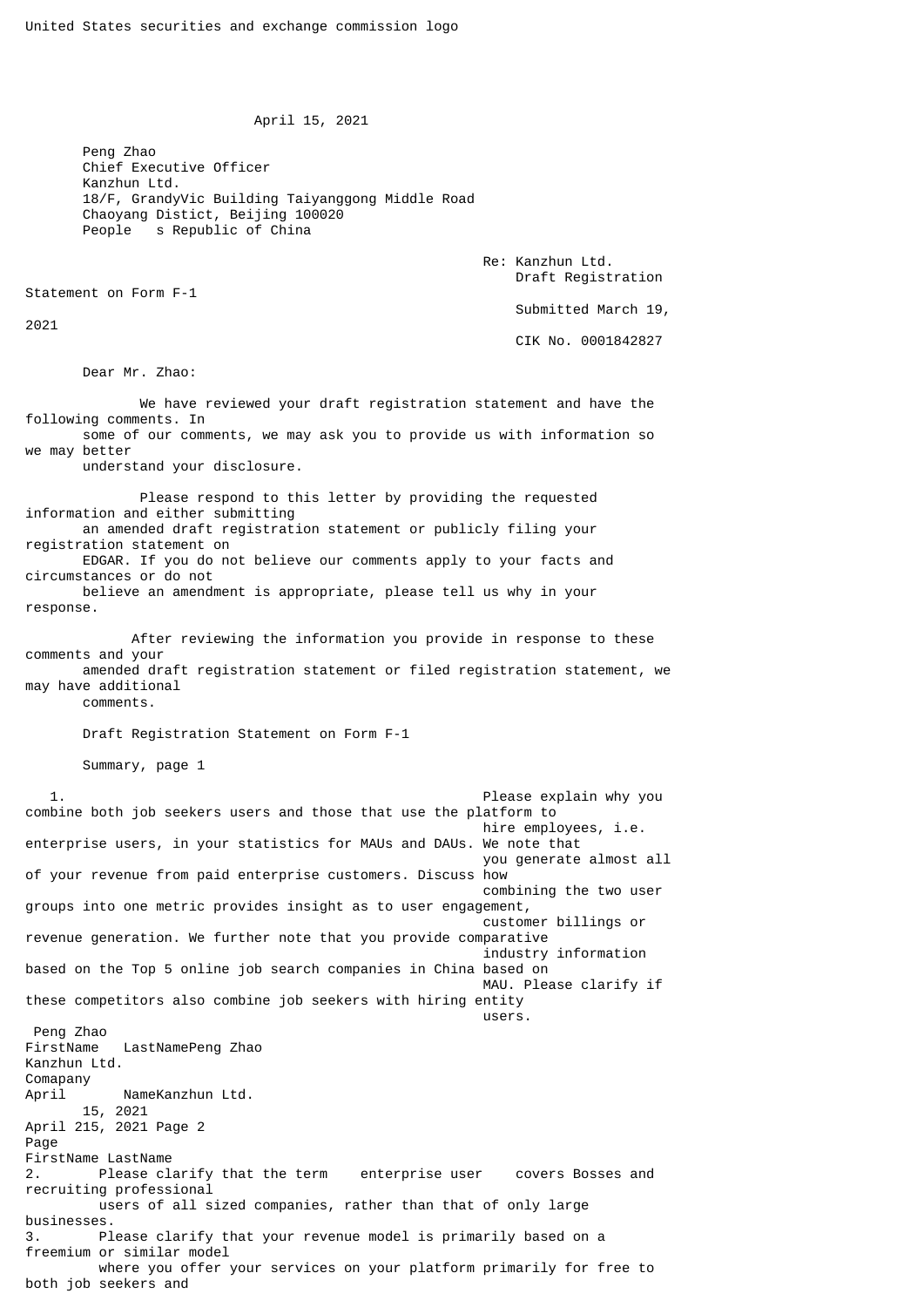enterprise users, but you generate nearly all of your revenue through employers and recruiting professionals through subscription, job placement ads and value-added services. Clarify that of your 11.4 million enterprise users, only 2.3 million of them were paid enterprise customers that generated revenue in 2020. Further, please advise us whether the conversion rate from free enterprise user to paid enterprise customer is a key performance indicator used by management to evaluate your business. Summary Consolidated Financial Data, page 15 4. Please include a supporting calculation for your pro forma net loss per share, including a reconciliation of net loss attributable to ordinary shares to pro forma net loss attributable to ordinary shares and a reconciliation of weighted average ordinary shares outstanding to pro forma weighted average ordinary shares outstanding. Risk Factors Our post-offering memorandum and articles of association and the deposit agreement provide..., page 64 5. Please expand your risk factor to address that Section 22 of the Securities Act provides concurrent jurisdiction for Securities Act claims to both state and federal courts. Since your exclusive forum provision provides for federal courts to have exclusive jurisdiction over Securities Act claims, please briefly discuss the uncertainty as to whether this provision is enforceable and that investors cannot waive compliance with the federal securities laws and the rules and regulations thereunder. Business, page 118 6. We note that you provide a business measures relating to percentage of DAUs to MAUs, revenues by type of job seeker, verified job seekers, verified enterprise users, etc., for 2020 only. Please provide similar amounts for 2019 or explain why you do not believe it is material. 7. On pages 91 and 121 you indicate that you have a substantial number of free enterprise users that do not generate revenue and your ability to monetize these enterprise users is a part of your growth plans. Please provide a description of the key functions of your platform that free enterprise users may use without any paid subscriptions or paid services. For example, please clarify if a Boss or recruiter could review and search job seeker profiles, contact and interview them via streaming video in your app, and then hire the job seeker for free if they do not post a job ad or otherwise use any of the value-added services. Peng Zhao<br>FirstName LastNamePeng Zhao Kanzhun Ltd. Comapany April NameKanzhun Ltd. 15, 2021 April 315, 2021 Page 3 Page FirstName LastName 8. You state that your sales and marketing expenses represented 91.8% and 69.3% of your revenues in 2019 and 2020. Please provide more details of your advertising expenditures. In this regard, discuss whether you have material arrangements, such on online traffic acquisition arrangements and branding advertising. Regulation, page 137 9. On pages 25 and 141, you indicate that you have not obtained the Audio-Visual License

for providing internet audio-visual program services and content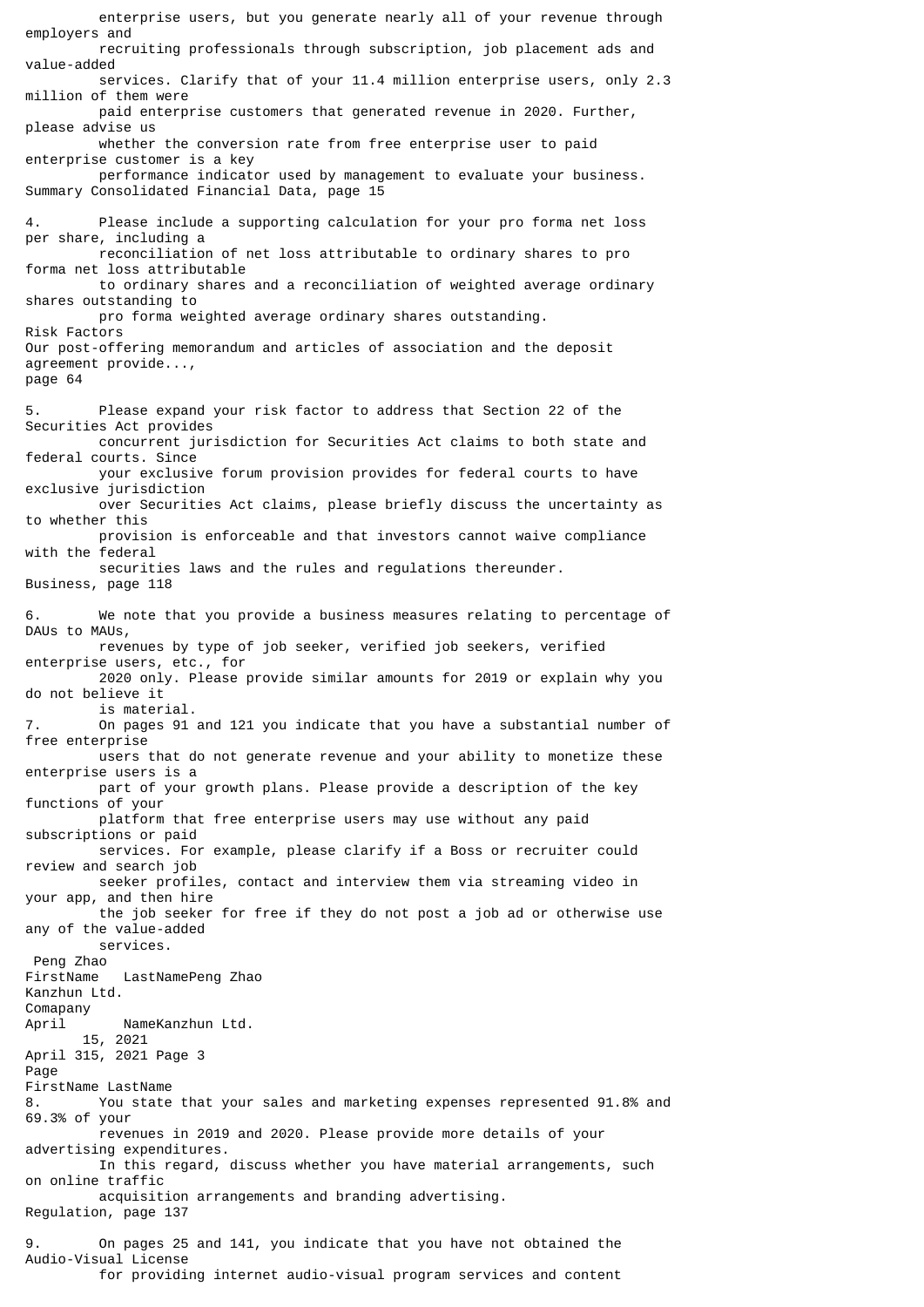through your online recruitment platform in China. You further indicate that you may be subject to fines and suspension of audio-visual activities through your platform without a license and such a license may not be available to you since you are not a state-owned or controlled entity. Please clarify whether you believe you are required to receive the Audio-Visual License to operate your current platform and discuss your efforts to obtain such a license. Your discussion should include the name of the government entity that would issue the Audio- Visual License and whether you have applied for such a license. 10. You briefly mention on page 25 that the Audio-Visual License may cover short educational videos available for purchase by users and short recruitment videos uploaded by users. Please provide a more detailed description of the video features of your platform that may fall under the scope of the Audio-Visual License. In particular, please clarify if the in-app streaming interviewing feature would be included and, if so, the impact on the company's operations. Management, page 155 11. According to your description of your Shareholders Agreement on page 177, you disclose that its corporate governance provisions will expire upon the close of the IPO. Please clarify whether your current board were subject to any board appointment or nomination rights made pursuant to your Shareholders Agreement. If so, please specify which directors were appointed or nominated by shareholders pursuant to such rights. 12. Please briefly discuss the board observer rights for your principal shareholder Global Private Opportunities Partners, an affiliate of your underwriter Goldman Sachs. Further, we note that your related party disclosures cross-reference the description of your Shareholders Agreement on page 177, but does not mention the related party nature of this board observer right and indicates that the corporate governance provisions of the agreement would expire upon the close of the IPO. Please clarify that the board observer rights will survive the close of your IPO and revise your description of your Shareholders Agreement accordingly. 13. Your description of the capital share capital indicates that your articles do not require an annual general meeting on page 167. Please clarify on page 159 if you are not required to hold annual elections for directors. If so, please also clarify whether you intend to hold annual meetings and/or annual elections of directors. If not, please address this issue in a risk factor as appropriate. Peng Zhao Kanzhun Ltd. April 15, 2021 Page 4 Consolidated Financial Statements Notes to Consolidated Financial Statements 1. Principal Activities and Organization (d) Risks Related to the VIE Structure, page F-14 14. Your disclosure on page F-15 states that the Company considers that there is no asset of the VIE that can be used to settle obligations of the VIE except for registered capital of the VIE amounting to RMB 8,992 as of December 31, 2019 and 2020, respectively. Please clarify if you mean that there are no assets of the VIE that can only be used to settle obligations of the VIE. Otherwise, please clarify how obligations of the VIE are settled. 2. Principal Accounting Activities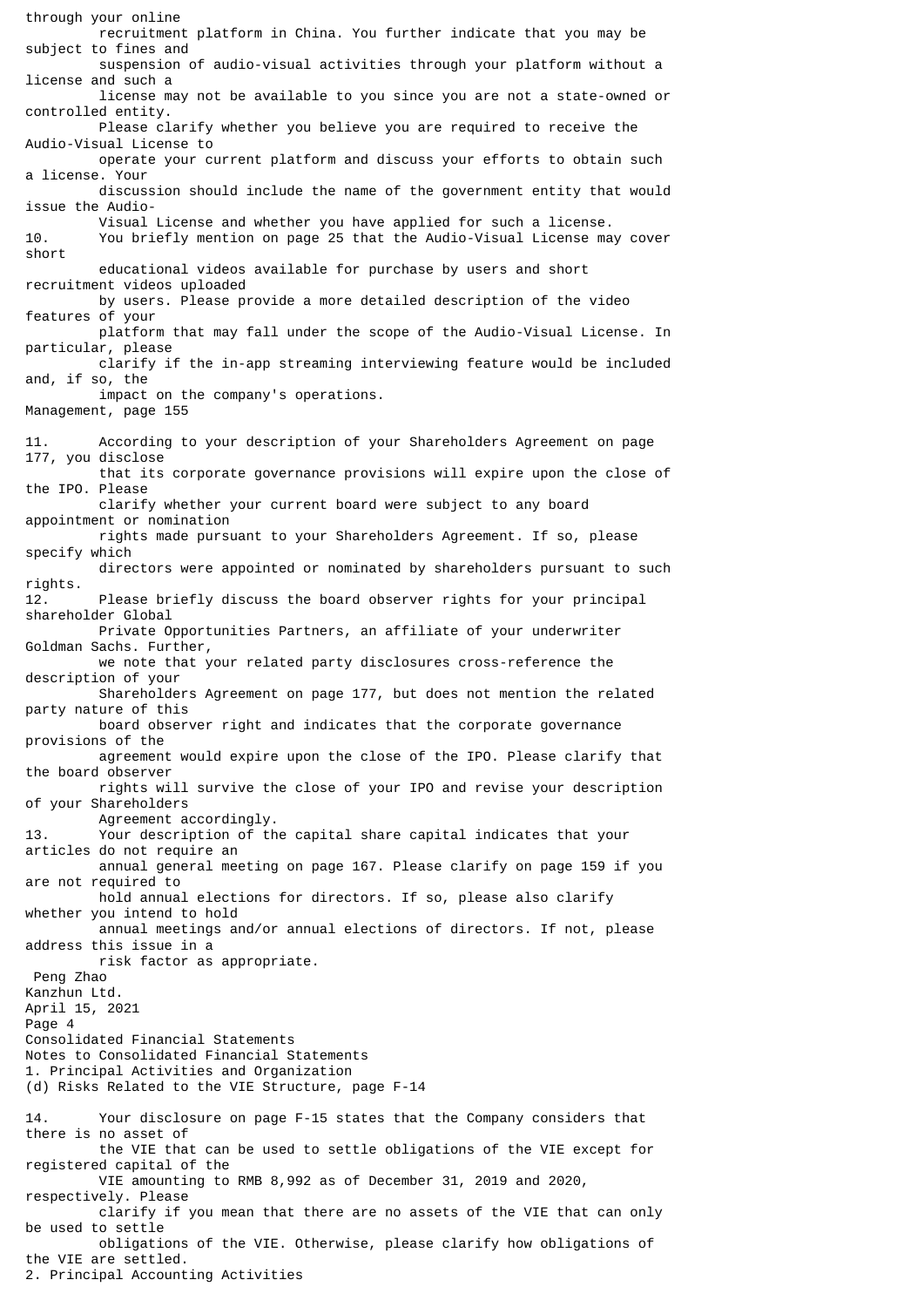2.13 Revenue Recognition Item Based Model, page F-22 15. Your disclosure states that under the item based model you deliver service in the form of other various virtual tools. Please further clarify the nature of these services and over what period they are delivered or made available to customers. Tell us how you considered the criteria in ASC 606-10-25-23 through 25-30 in determining when the performance obligation has been satisfied. Arrangements with Multiple Performance Obligations, page F-23 16. Your disclosure indicates that your contracts with enterprise customers may include bulk sales of various value added features and subscription packages. Please further clarify the nature of the value added features and how you determined that they are distinct form your subscription services. Refer to ASC 606-10-25-19 through 25-21. 2.14 Cost of Revenues 2.15 Sales and Marketing Expenses, page F-23 17. Your disclosure on page 32 indicates that in exchange for facilitating the purchase of your online recruitment services through your mobile applications you pay certain app store operators a certain share of the revenue you receive from these transactions. Clarify if these costs are included in your online traffic acquisition costs. If so, tell us your basis for including in sales and marketing expense rather than cost of revenues. In this regard, FirstName LastNamePeng Zhao considering that these fees are based on a share of revenue, they appear to be direct costs Comapany NameKanzhun<br>of providing Ltd. Please also tell us the dollar amount of these costs for each the service. period April 15, 2021presented. Page 4 FirstName LastName Peng Zhao<br>FirstName LastNamePeng Zhao Kanzhun Ltd. Comapany April NameKanzhun Ltd. 15, 2021 April 515, 2021 Page 5 Page FirstName LastName 9. Operating Lease, page F-33 18. Your disclosure on page F-25 states that lease expense for lease payments is recognized on a straight-line basis over the lease term. However, we note your lease expense includes interest on lease liabilities. Please clarify your accounting for operating leases and how it complies with ASC 842. 16. Share Based Compensation, page F-48 19. When your preliminary IPO price is known, please reconcile and explain the differences between the fair values of the underlying equity interest determined on each grant date including the difference between the most recent grant date fair value and the midpoint of your offering range. Describe the objective evidence that supports your determination of the fair value of the underlying equity interest at each grant or issue date. Please provide this analysis for the most recent six months. In addition, your disclosure should fully describe the assumptions utilized at the IPO valuation date that are significantly different than those used in the most recent valuation. General